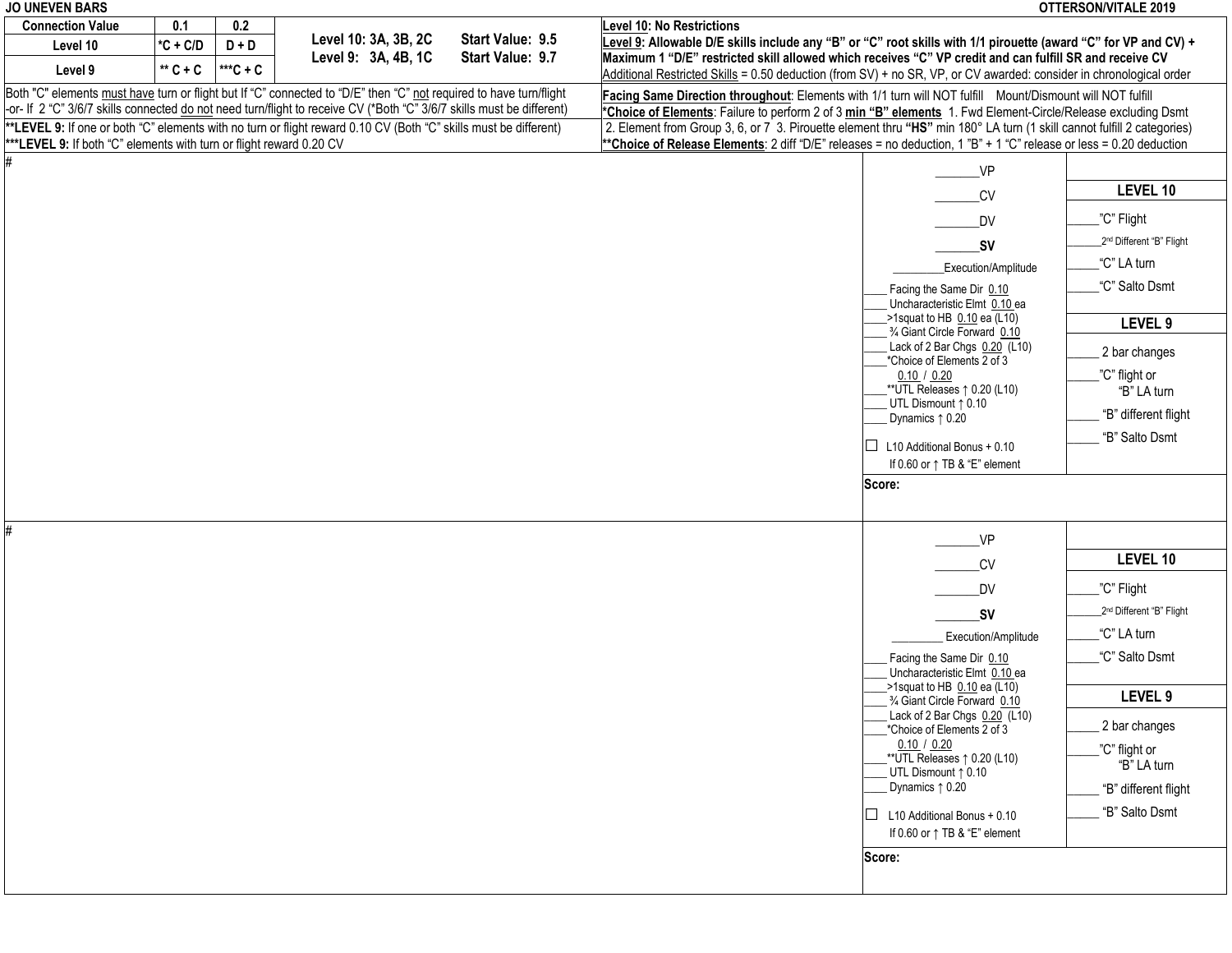| <b>JO BALANCE BEAM</b>            |                     |                     |                                        |                  |                                                                                                                                                                    |                                                                             | OTTERSON/VITALE 2019 |
|-----------------------------------|---------------------|---------------------|----------------------------------------|------------------|--------------------------------------------------------------------------------------------------------------------------------------------------------------------|-----------------------------------------------------------------------------|----------------------|
| <b>Connection Value</b>           | 0.1                 | 0.2                 | Level 10: 3A, 3B, 2C                   | Start Value: 9.5 | Level 10: No Restrictions                                                                                                                                          |                                                                             |                      |
| Acro Flight (2 element)           | $B + C$             | $B + D/E$           | Level 9: 3A, 4B, 1C                    | Start Value: 9.7 | Level 9: Allowable D/E skills include any "D/E" Dance skills (award "C" for VP and CV) +                                                                           |                                                                             |                      |
| Level 9 Only: $B + C$ the " $C$ " | "C" must be salto   | $C + C/D$           | --Dance Acro Combinations cannot       |                  | Maximum 1 "D/E" restricted skill which receives "C" VP and credit and can fulfill SR and receive CV                                                                |                                                                             |                      |
| may be salto or aerial            | (no mount/dismount) | (Excludes dismount) | receive CV if acro skill is dismount   |                  | Additional Restricted Skills = Deduct 0.50 (from SV) + no SR, VP, or CV awarded: consider in chronological order                                                   |                                                                             |                      |
|                                   |                     |                     | -- Only acro saltos or flight elements |                  |                                                                                                                                                                    |                                                                             |                      |
| Acro Flight (3 element)           | $B + B + C$         | B+C +C or B+B+D     | may be used for CV combinations        |                  | *L 9/10 Acro series: Both skills must be performed on beam and have flight. L 10 Acro series: may perform "A"                                                      |                                                                             |                      |
| 2 Dance Elements -or-             | $A + D$             | $B + D$             |                                        |                  | Non-flight acro (Group 7) + "E" acro flight. Acro series must have 1 skill minimum "C" with or without hand support.                                               |                                                                             |                      |
| Dance Acro**                      | $B + C$             | $C + C/D$           | Time 1:30                              |                  | **L 10 Aerial or Salto Dismount: If "B" dismount it must be directly connected to either<br>1. acro series with "C" acro element -or- 2. "C" dance or acro element |                                                                             |                      |
| Dance Turns (on one foot)         | A+C or C+A          |                     |                                        |                  |                                                                                                                                                                    |                                                                             |                      |
|                                   |                     |                     |                                        |                  |                                                                                                                                                                    | $V$ P                                                                       |                      |
|                                   |                     |                     |                                        |                  |                                                                                                                                                                    | CV<br>DV                                                                    | LEVEL 10             |
|                                   |                     |                     |                                        |                  |                                                                                                                                                                    | _SV                                                                         |                      |
|                                   |                     |                     |                                        |                  |                                                                                                                                                                    | Execution/Amplitude                                                         | Acro Series with "C" |
|                                   |                     |                     |                                        |                  |                                                                                                                                                                    | No bkwd & fwd/sdwd Acro 0.10                                                | 180° Leap/Jump       |
|                                   |                     |                     |                                        |                  |                                                                                                                                                                    | if only in dismount 0.05                                                    |                      |
|                                   |                     |                     |                                        |                  |                                                                                                                                                                    | $>2$ wolf/tuck $0.1$ or $>2$ straddle $0.1$                                 | Full Turn            |
|                                   |                     |                     |                                        |                  |                                                                                                                                                                    | >2 pivot turns 0.10<br>Lack of Dance Series 0.20                            | "C" Salto Dismount   |
|                                   |                     |                     |                                        |                  |                                                                                                                                                                    | UTL Acro 10.20                                                              | or "B" salto         |
|                                   |                     |                     |                                        |                  |                                                                                                                                                                    | UTL Dance 10.20                                                             | connection**         |
|                                   |                     |                     |                                        |                  |                                                                                                                                                                    | UTL Dismount 10.10                                                          |                      |
|                                   |                     |                     |                                        |                  |                                                                                                                                                                    | Insufficient Level changes 10.10<br>Insuff Use of BB spatially 10.10        | LEVEL 9              |
|                                   |                     |                     |                                        |                  |                                                                                                                                                                    | Choreo fwd, sdwd, bkwd $\uparrow$ 0.10                                      |                      |
|                                   |                     |                     |                                        |                  |                                                                                                                                                                    | Concentration Pause 2 sec 0.10 ea                                           | Acro Series          |
|                                   |                     |                     |                                        |                  |                                                                                                                                                                    | More than 2 sec 0.20 ea                                                     | 180° Leap/Jump       |
|                                   |                     |                     |                                        |                  |                                                                                                                                                                    | Artistry 10.30 _____ Dynamics 10.20<br>Rhythm 10.20 _____ Footwork 10.20    | Full Turn            |
|                                   |                     |                     |                                        |                  |                                                                                                                                                                    |                                                                             |                      |
|                                   |                     |                     |                                        |                  |                                                                                                                                                                    | $\Box$ L10 Additional Bonus + 0.10                                          | "B" Salto Dismount   |
|                                   |                     |                     |                                        |                  |                                                                                                                                                                    | If 0.60 or $\uparrow$ TB & "E" Acro element                                 |                      |
|                                   |                     |                     |                                        |                  |                                                                                                                                                                    | Score:                                                                      |                      |
|                                   |                     |                     |                                        |                  |                                                                                                                                                                    |                                                                             |                      |
| #                                 |                     |                     |                                        |                  |                                                                                                                                                                    | VP                                                                          |                      |
|                                   |                     |                     |                                        |                  |                                                                                                                                                                    | CV ______ DV                                                                | LEVEL 10             |
|                                   |                     |                     |                                        |                  |                                                                                                                                                                    |                                                                             |                      |
|                                   |                     |                     |                                        |                  |                                                                                                                                                                    | SV                                                                          | Acro Series with "C" |
|                                   |                     |                     |                                        |                  |                                                                                                                                                                    | Execution/Amplitude                                                         | 180° Leap/Jump       |
|                                   |                     |                     |                                        |                  |                                                                                                                                                                    | No bkwd & fwd/sdwd Acro 0.10<br>if only in dismount 0.05                    |                      |
|                                   |                     |                     |                                        |                  |                                                                                                                                                                    | $>2$ wolf/tuck 0.1 or $>2$ straddle 0.1                                     | Full Turn            |
|                                   |                     |                     |                                        |                  |                                                                                                                                                                    | ->2 pivot turns 0.10                                                        | "C" Salto Dismount   |
|                                   |                     |                     |                                        |                  |                                                                                                                                                                    | Lack of Dance Series 0.20                                                   | or "B" salto         |
|                                   |                     |                     |                                        |                  |                                                                                                                                                                    | UTL Acro 10.20<br>UTL Dance 10.20                                           | connection**         |
|                                   |                     |                     |                                        |                  |                                                                                                                                                                    | UTL Dismount 10.10                                                          |                      |
|                                   |                     |                     |                                        |                  |                                                                                                                                                                    | Insufficient Level changes 10.10                                            | LEVEL 9              |
|                                   |                     |                     |                                        |                  |                                                                                                                                                                    | Insuff Use of BB spatially 10.10                                            |                      |
|                                   |                     |                     |                                        |                  |                                                                                                                                                                    | Choreo fwd, sdwd, bkwd $\uparrow$ 0.10<br>Concentration Pause 2 sec 0.10 ea | Acro Series          |
|                                   |                     |                     |                                        |                  |                                                                                                                                                                    | More than 2 sec 0.20 ea                                                     | 180° Leap/Jump       |
|                                   |                     |                     |                                        |                  |                                                                                                                                                                    | Artistry 10.30<br>Dynamics 10.20                                            | Full Turn            |
|                                   |                     |                     |                                        |                  |                                                                                                                                                                    | Rhythm 10.20 Footwork 10.20                                                 | "B" Salto Dismount   |
|                                   |                     |                     |                                        |                  |                                                                                                                                                                    | $\Box$ L10 Additional Bonus + 0.10                                          |                      |
|                                   |                     |                     |                                        |                  |                                                                                                                                                                    | If 0.60 or $\uparrow$ TB & "E" Acro element                                 |                      |
|                                   |                     |                     |                                        |                  |                                                                                                                                                                    | Score:                                                                      |                      |
|                                   |                     |                     |                                        |                  |                                                                                                                                                                    |                                                                             |                      |